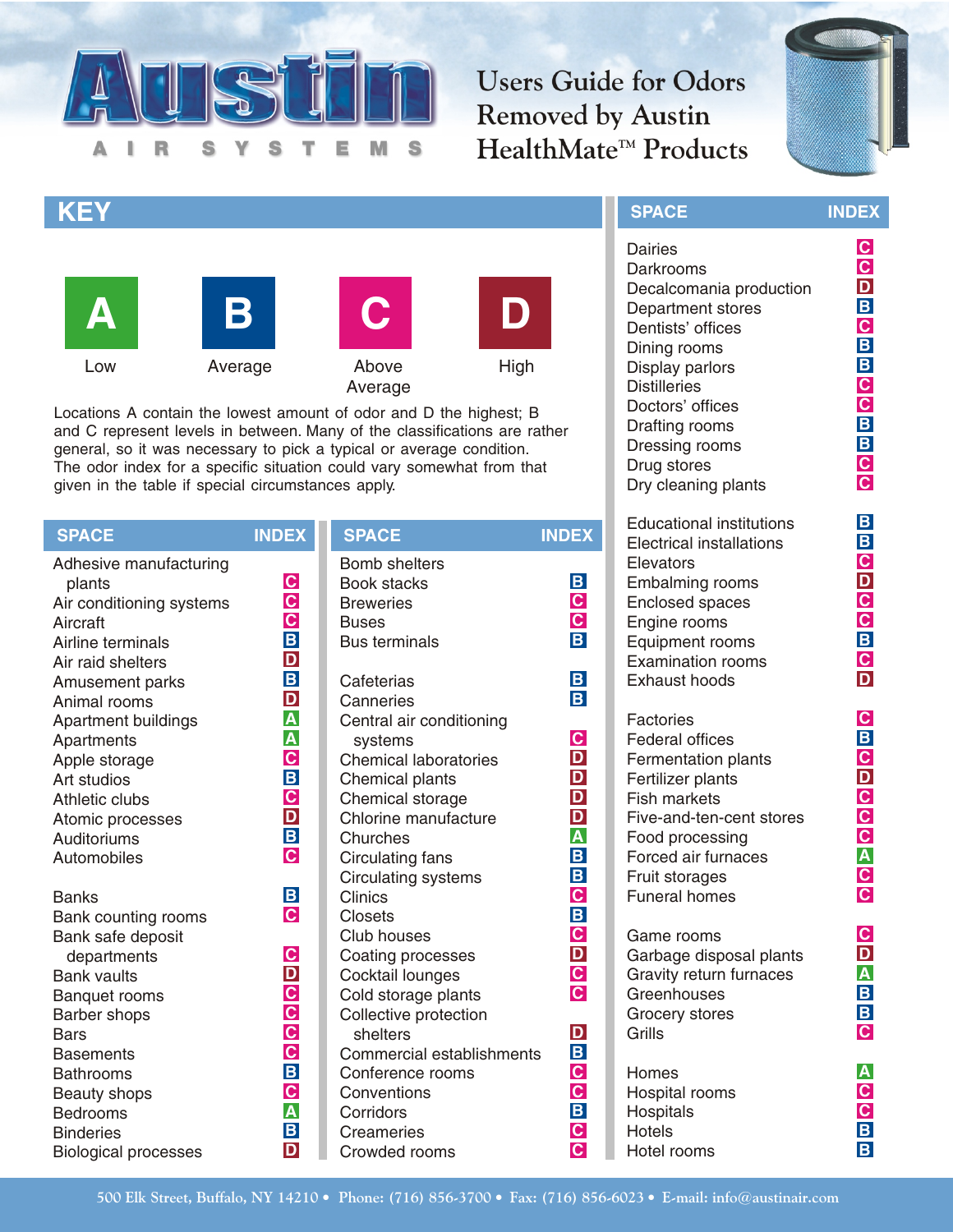| <b>SPACE</b>                        | <b>INDEX</b>            |
|-------------------------------------|-------------------------|
| Incinerators                        | $\mathbf C$             |
| Individual cubicals                 | $\overline{c}$          |
| <b>Industrial kitchens</b>          | $\mathbf C$             |
| <b>Industrial offices</b>           | $\overline{\mathbf{B}}$ |
| Institutions                        | B                       |
| Instrument rooms                    | B                       |
| Jewelry stores                      | B                       |
| <b>Kitchens</b><br>Kitchen exhausts | $\frac{C}{D}$           |
| Laboratories                        | $\mathbf{D}$            |
| Laundries                           | $\overline{c}$          |
| Leather processing                  | D                       |
| Libraries                           | $\mathbf B$             |
| Linoleum plants                     | D                       |
| Live poultry rooms                  | $\mathbf C$             |
| Living rooms                        | $\pmb{\mathsf{A}}$      |
| Lobbies                             | $\overline{\mathsf{B}}$ |
| Locker rooms                        | $\overline{c}$          |
| Lounges                             | $\overline{\mathbf{B}}$ |
| Lunch counters                      | $\mathbf C$             |
| Lunch rooms                         | $\overline{c}$          |
| Maintenance departments             | $\mathbf B$             |
| Manufacturing plants                | $\mathbf C$             |
| <b>Mausoleums</b>                   | $\overline{c}$          |
| Meat packing plants                 | D                       |
| <b>Meat markets</b>                 | $\overline{\mathbf{C}}$ |
| Meat storage                        | $\overline{c}$          |
| <b>Metal industries</b>             | $\overline{B}$          |
| Military equipment                  | $\mathbf{C}$            |
| Military installations              | B                       |
| Mixed cold storage                  | $\mathbf C$             |
| Morgues                             | $\overline{c}$          |
| <b>Motels</b>                       | $\overline{\mathbf{B}}$ |
| Motion picture studios              | $\overline{c}$          |
| Municipal offices                   | $\mathbf B$             |
| Museums                             | B                       |
| New processes                       | D                       |
| Night clubs                         | $\mathbf{C}$            |
| Nuclear processes                   | D                       |
| <b>Nurseries</b>                    | $\overline{B}$          |
| Odor barriers                       | $\mathbf C$             |
| <b>Offices</b>                      | $\overline{\mathsf{B}}$ |
| Office buildings                    | $\mathbf C$             |
| Officers' clubs                     | $\mathbf C$             |
| Oilcloth production                 | D                       |
| Operating rooms                     | $\overline{c}$          |
| Paint departments                   | D                       |
| Paint plants                        | $\mathbf{C}$            |

| <b>SPACE</b>                                                                                                                                                                                                                                                                                                                                                                                                                                                                                                             | <b>INDEX</b>                                                                                                                                                                                                                                                                                                                                                          |
|--------------------------------------------------------------------------------------------------------------------------------------------------------------------------------------------------------------------------------------------------------------------------------------------------------------------------------------------------------------------------------------------------------------------------------------------------------------------------------------------------------------------------|-----------------------------------------------------------------------------------------------------------------------------------------------------------------------------------------------------------------------------------------------------------------------------------------------------------------------------------------------------------------------|
| <b>Penal institutions</b><br>Personnel protection<br>Pet shops<br><b>Pharmaceutical plants</b><br>Photo dark rooms<br>Photographic industry<br>Photographic studios<br>Planes<br>Plastics manufacturing<br>Plating shops<br>Pollution control<br>Poultry processing<br>Poultry sales rooms<br>Prescription departments<br>Printing plants<br>Private offices<br>Processing laboratories<br>Processing rooms<br>Projection booths<br>Public assembly rooms<br>Public buildings<br>Public toilets<br>Pulp and paper plants | $ {\bf C} $<br>$\mathbf C$<br>$\mathbf C$<br>$\overline{c}$<br>$\frac{c}{c}$<br>$\overline{\mathbf{C}}$<br>$\overline{\mathbf{B}}$<br>$\mathbf{C}$<br>$\mathbf C$<br>D<br>$\mathbf C$<br>$\overline{c}$<br>$\frac{\overline{C}}{\overline{C}}$<br>$\overline{\mathbf{B}}$<br>$\mathbf C$<br>$\mathbf{C}$<br>D<br>$\overline{\mathbf{C}}$<br>B<br>$\mathbf{C}$<br>D    |
| Radio studios<br>Railway cars<br>Railway stations<br>Reading rooms<br>Reception rooms<br>Recovery room, hospital<br><b>Recreation halls</b><br><b>Recreation rooms</b><br><b>Refineries</b><br>Refrigerated showcases<br><b>Rendering plants</b><br>Refrigerators<br>Research buildings<br><b>Reservation offices</b><br>Residences<br>Resin manufacturing<br>Restrooms<br>Restaurants<br><b>Restaurant kitchens</b><br>Retail shops<br>Rubber plants<br>Rumpus rooms                                                    | $\mathbf{C}$<br>$\overline{\mathbf{c}}$<br>$\overline{\mathbf{B}}$<br>$\pmb B$<br>$\mathbf{B}$<br>$\mathbf{C}$<br>$\overline{c}$<br>$\mathbf{C}$<br>$\overline{\mathbf{C}}$<br>$\overline{\mathbf{C}}$<br>$\mathbf{D}$<br>C<br>C<br>C<br>A<br>D<br>$\overline{\mathbf{B}}$<br>$\mathbf{B}$<br>$\overline{c}$<br>$\pmb{\mathsf{A}}$<br>$\frac{\mathsf{D}}{\mathsf{B}}$ |
| Sales rooms<br>Sample rooms<br>Schools<br>Service departments<br>Sewage disposal plants<br>Sewer vents<br>Show cases<br>Sick rooms                                                                                                                                                                                                                                                                                                                                                                                       | $\mathbf{B}$<br>B<br>$\overline{c}$<br>$\overline{c}$<br>$\overline{\mathbf{c}}$<br>D<br>$\overline{\mathbf{C}}$<br>$\overline{\mathbf{c}}$                                                                                                                                                                                                                           |

Silverware manufacture Soap manufacture Soda fountains Specialty shops State institutions **Steamships** Stock rooms Storage spaces **Stores Studios** Stuffy Rooms Super Markets Surgical Rooms Switchboard Rooms **Tanneries** Tar Processing Taverns Telephone Booths Telephone Exchanges Television Studios Test Cubicles **Theaters** Theater lobbies Theater lounges Ticket booths **Toilets Trains** Train reservation offices **Undertakers** Unit air coolers Untidy rooms, hospital Unventilated spaces Varnish manufacture Vegetable storage Vest systems **Vestibules** Veterinary hospitals Waiting rooms Wards, hospital **Warehouses** Waste treatment plants Window ventilators Wood working plants Work rooms **SPACE INDEX**

X-Ray darkrooms

Yachts Youth clubs

Zoological gardens

**B C B C B B B B B C B B C B**

**C D C C C C C B C C B C B B**

**C B C C**

**D C D C C**

**B C B D B B C**

**C**

**B C**

**C**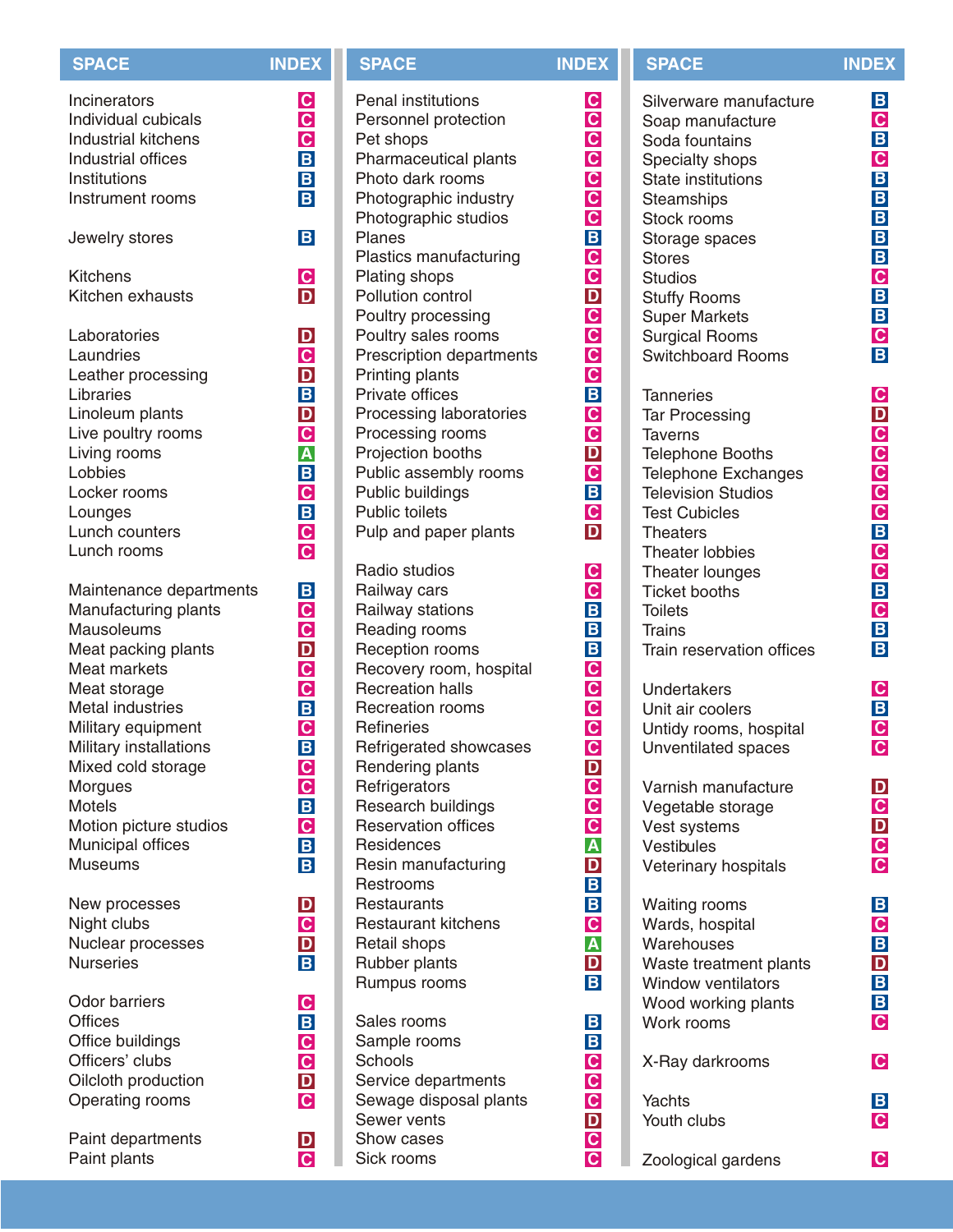

**Capacity Index for** Gases, Vapors and **Fumes Removed** by Austin HealthMate<sup>™</sup> Products



# **KEY**

The number given represents typical or average conditions and might vary in specific instances. The values in the table have been assembled from many sources including laboratory tests and field experience.

### **The capacity index has the following meaning:**



High capacity for all materials in this category One pound takes up about 20% to 50% of its own weight - average about 1/3 (33-1/3%). This category includes most of the odor causing substances.



Satisfactory capacity for all items in this category. These constitute good applications but the capacity is not as high as for category 4. Absorbs about 10 to 25% of its weight - average about 1/6 (16.7%).



Includes substances which are not highly absorbed but which might be taken up sufficiently to give good service under the particular conditions of operation. These require individual checking.



Adsorption capacity is low for these materials. Activated carbon cannot be satisfactorily used to remove them under normal circumstances.

*\*Straight activated carbon does not have much capacity for some reactive gases, such as ammonia, formaldehyde, etc. In some cases where the gas is chemically reactive, appropriate impregnated activated carbon can be recommended. Substances marked with an asterisk fall into this category.*

- Acetaldehyde \* Acetic acid Acetic anhydrite Acetone
- Acetylene \*
- Acrolein Acrylic acid Aerylonitrile Adhesives Air-Wick Alcoholic beverages \*
- Amines
- Ammonia Amyl acetate Amyl alcohol Amyl ether Animal odors **Anesthetics** Aniline **Antiseptics** Asphalt fumes Automobile exhaust Bathroom smells Benzene Bleaching solutions Body odors Bromine Burned flesh Burned food Burning fat Butadiene **Butane** Butanone Butyl acetate Butyl alcohol Butyl cellosolve Butyl chloride Butyl ether \* \* \*
- Butylene
- **Butyne** \*
- Butyraldehyde Butyric acid **Camphor** Cancer odor Caprylic acid Carbolic acid Carbon disulfide \* \*
- Carbon dioxide Carbon monoxide Carbon tetrachloride **Cellosolve** Cellosolve acetate \*

| <b>SUBSTANCE</b>               | <b>INDEX</b>                     | <b>SUBSTANCE</b>                          | <b>INDEX</b>                                                                        |
|--------------------------------|----------------------------------|-------------------------------------------|-------------------------------------------------------------------------------------|
| Acetaldehyde                   | $\frac{2}{4}$                    | <b>Charred materials</b>                  | 4                                                                                   |
| Acetic acid                    |                                  | Cheese                                    | $\frac{4}{3}$ $\frac{4}{4}$                                                         |
| Acetic anhydrite               | $\overline{4}$                   | Chlorine<br>$\star$                       |                                                                                     |
| Acetone                        | 3                                | Chlorobenzene                             |                                                                                     |
| Acetylene                      | 1                                | Chlorobutadiene                           |                                                                                     |
| Acrolein                       | $\overline{3}$                   | Chloroform                                |                                                                                     |
| Acrylic acid                   | $\overline{\mathbf{4}}$          | Chloronitropropane                        |                                                                                     |
| Aerylonitrile                  | $\overline{\mathbf{4}}$          | Chloropicrin                              |                                                                                     |
| Adhesives                      | $\overline{\mathbf{4}}$          | Cigarette smoke odor                      | $\frac{4}{4}$ $\frac{4}{4}$ $\frac{4}{3}$ $\frac{3}{3}$ $\frac{3}{4}$ $\frac{3}{3}$ |
| Air-Wick                       | 4                                | Citrus and other fruits                   |                                                                                     |
| Alcoholic beverages            | $\frac{4}{2}$<br>$\frac{2}{4}$   | Cleaning compounds                        |                                                                                     |
| Amines                         |                                  | Coal smoke odor                           |                                                                                     |
| Ammonia                        |                                  | Combustion odors                          |                                                                                     |
| Amyl acetate                   |                                  | Cooking odors                             |                                                                                     |
| Amyl alcohol                   | $\overline{4}$                   | * Corrosive gases                         | $\overline{4}$                                                                      |
| Amyl ether<br>Animal odors     | 3                                | Creosote<br>Cresol                        |                                                                                     |
| Anesthetics                    | 3                                | Crotonaldehyde                            | 4<br>$\overline{4}$                                                                 |
| Aniline                        | $\overline{\mathbf{4}}$          | Cyclohexane                               |                                                                                     |
| Antiseptics                    | $\overline{\mathbf{4}}$          | Cyclohexanol                              |                                                                                     |
| Asphalt fumes                  | 4                                | Cyclohexanone                             | $\frac{4}{4}$                                                                       |
| Automobile exhaust             | 3                                | Cyclohexene                               |                                                                                     |
| <b>Bathroom</b> smells         | 4                                | Dead animals                              |                                                                                     |
| Benzene                        |                                  | Decane                                    | $\frac{4}{4}$ $\frac{4}{4}$                                                         |
| <b>Bleaching solutions</b>     | $\frac{4}{3}$                    | Decaying substances                       |                                                                                     |
| Body odors                     | $\overline{4}$                   | Deodorants                                |                                                                                     |
| <b>Bromine</b>                 |                                  | Detergents                                |                                                                                     |
| <b>Burned flesh</b>            |                                  | Dibromoethane                             |                                                                                     |
| <b>Burned food</b>             | $\frac{4}{4}$                    | Dichlorobenzene                           | $\frac{4}{4}$ $\frac{4}{4}$                                                         |
| <b>Burning fat</b>             |                                  | Dichlorodifluoromethane                   |                                                                                     |
| <b>Butadiene</b>               | $\overline{\mathbf{3}}$          | Dichloroethane                            |                                                                                     |
| <b>Butane</b>                  | $\frac{2}{4}$                    | Dichloroethylene                          | $\frac{4}{4}$                                                                       |
| <b>Butanone</b>                |                                  | Dichloroethyl ether                       |                                                                                     |
| <b>Butyl acetate</b>           | $\overline{\mathbf{4}}$          | Dichloromonoflourmethane                  | $\overline{\overline{3}}$                                                           |
| Butyl alcohol                  | $\overline{\mathbf{4}}$          | Dichloronitroethane                       | $\frac{4}{4}$                                                                       |
| <b>Butyl cellosolve</b>        | 4                                | Dichloropropane                           |                                                                                     |
| <b>Butyl chloride</b>          | 4                                | Dichlorotetrafluoroethane<br>Diesel fumes | 4                                                                                   |
| <b>Butyl ether</b>             | 4                                | $\star$                                   | $\overline{4}$                                                                      |
| <b>Butylene</b>                | $\overline{2}$<br>$\overline{2}$ | Diethylamine                              | $\overline{\overline{3}}$<br>$\overline{4}$                                         |
| <b>Butyne</b><br>Butyraldehyde |                                  | Diethyl ketone<br>Dimethylaniline         |                                                                                     |
| Butyric acid                   |                                  | Dimethylsulfide                           | $\overline{4}$<br>$\overline{\mathbf{4}}$                                           |
| Camphor                        |                                  | Dioxane                                   |                                                                                     |
| Cancer odor                    |                                  | Dipropyl ketone                           |                                                                                     |
| Caprylic acid                  | $\frac{3}{4}$ $\frac{4}{4}$      | <b>Disinfectants</b>                      | $\frac{4}{4}$ $\frac{4}{4}$ $\frac{4}{4}$ $\frac{4}{1}$ $\frac{3}{4}$               |
| Carbolic acid                  |                                  | Embalming odors                           |                                                                                     |
| Carbon disulfide               | $\frac{4}{4}$                    | Epoxy                                     |                                                                                     |
| Carbon dioxide                 |                                  | Ethane                                    |                                                                                     |
| Carbon monoxide                | $\overline{\mathbf{1}}$          | Ether                                     |                                                                                     |
| Carbon tetrachloride           | $\overline{4}$                   | Ethyl acetate                             |                                                                                     |
| Cellosolve                     | $\overline{\mathbf{4}}$          | Ethyl acrylate                            | $\overline{4}$                                                                      |

Ethyl alcohol